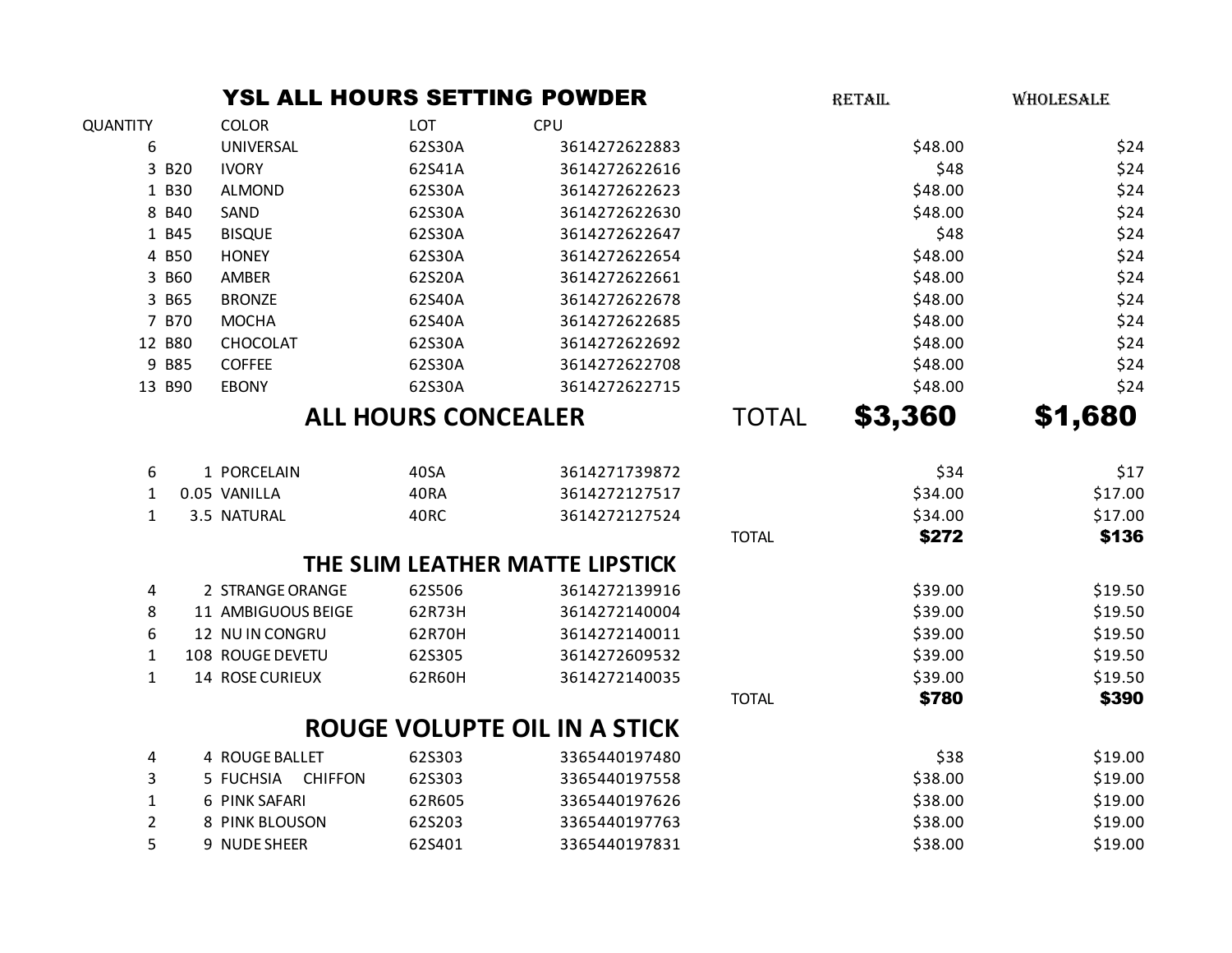# **TOUCHE ECLAT LE TINT FOUNDATION**

|                |                            |        |               |              | — - <sub>7</sub> – | <u>– – J</u> |
|----------------|----------------------------|--------|---------------|--------------|--------------------|--------------|
| 4              | 1 LE ROUGE                 | 62S500 | 3365440595477 |              | \$38.00            | \$19.00      |
| 16             | 7 LE FUCHSIA               | 62P00  | 3365440595910 |              | \$38.00            | \$19.00      |
| 5              | 13 LE ORANGE               | 62RN01 | 3365440616592 |              | \$38.00            | \$19.00      |
| 3              | 19 FUCHSIA                 | 62P700 | 3365440269330 |              | \$38.00            | \$19.00      |
| 5.             | 23 CORAIL POETIQUE         | 62P600 | 3365440015814 |              | \$38.00            | \$19.00      |
| 4              | 27 FUSCHSIA INNOCENT       | 62S400 | 3365440016057 |              | \$38.00            | \$19.00      |
| $\overline{2}$ | 50 ROUGE NEON              | 62R700 | 3365440332058 |              | \$38.00            | \$19.00      |
| 2              | 51 CORAIL URBAIN           | 62S100 | 3365440332126 |              | \$38.00            | \$19.00      |
| $\overline{2}$ | 53 BEIGE PROMENADE         | 62RN03 | 3365440332195 |              | \$38.00            | \$19.00      |
| 1              | 57 LUMINOUS PINK           | 62RN03 | 3365440358447 |              | \$38.00            | \$19.00      |
| 7              | 66 BOIS DE ROSE            | 62S501 | 3365440269910 |              | \$38.00            | \$19.00      |
| 6              | 70 LE NU                   | 62R000 | 3614270878312 |              | \$38.00            | \$19.00      |
| 4              | 73 RHYTHM RED              | 62RD01 | 3614271332752 |              | \$38.00            | \$19.00      |
| 1              | 74 ORANGE ELECTRO          | 62S600 | 3614271332769 |              | \$38.00            | \$19.00      |
| $\overline{2}$ | <b>208 FUCHSIA FETICHE</b> | 629502 | 3365440764026 |              | \$38.00            | \$19.00      |
|                |                            |        |               | <b>TOTAL</b> | \$2,432            | \$1,216      |

|                       |                           | <b>ROUGE PURE COUTURE</b> | TOTAL         | \$4,826 | \$2,413 |         |
|-----------------------|---------------------------|---------------------------|---------------|---------|---------|---------|
| 77                    | 90 PLUM TUNIQUE           | 62S101                    | 3614272333314 |         | \$38.00 | \$19.00 |
| $\mathbf{1}$          | 89 ROSE BLAZER            | 62S400                    | 3614272333307 |         | \$38.00 | \$19.00 |
| $\overline{2}$        | 81 CORAL AIATOR           | 62S400                    | 3614272333239 |         | \$38.00 | \$19.00 |
| 2                     | 79 CORAL PLUME            | 62S303                    | 3614272333215 |         | \$38.00 | \$19.00 |
| 3                     | 52 TRAPEZE PINK           | 62R200                    | 3614271280343 |         | \$38.00 | \$19.00 |
| 5.                    | 50 FUCHSIA STILETTO       | 62S303                    | 3614271280312 |         | \$38.00 | \$19.00 |
| $\mathbf{1}$          | 47 BEIGE BLOUSE           | 62S303                    | 3614271280282 |         | \$38.00 | \$19.00 |
| $\mathbf{1}$          | 46 ORANGE PERFECTO        | 62R107                    | 3614271280275 |         | \$38.00 | \$19.00 |
| 4                     | 45 ROUGE TUXEDO           | 62S700                    | 3614271280268 |         | \$38.00 | \$19.00 |
| $\mathbf{1}$          | 44 NUDE LAVALLIERE        | 62S700                    | 3614271280244 |         | \$38.00 | \$19.00 |
| $\mathbf{2}^{\prime}$ | 43 ROSE RIVE GAUCHE       | 62R508                    | 3614271280237 |         | \$38.00 | \$19.00 |
| 6                     | <b>15 CORAIL SPONTINI</b> | 62R101                    | 3365440237681 |         | \$38.00 | \$19.00 |
| $\mathbf{2}^{\prime}$ | 14 CORAIL MARRAKESH       | 62PNOW                    | 3365440237612 |         | \$38.00 | \$19.00 |
| 5.                    | 13 PINK BABYLONE          | 62S102                    | 3365440204362 |         | \$38.00 | \$19.00 |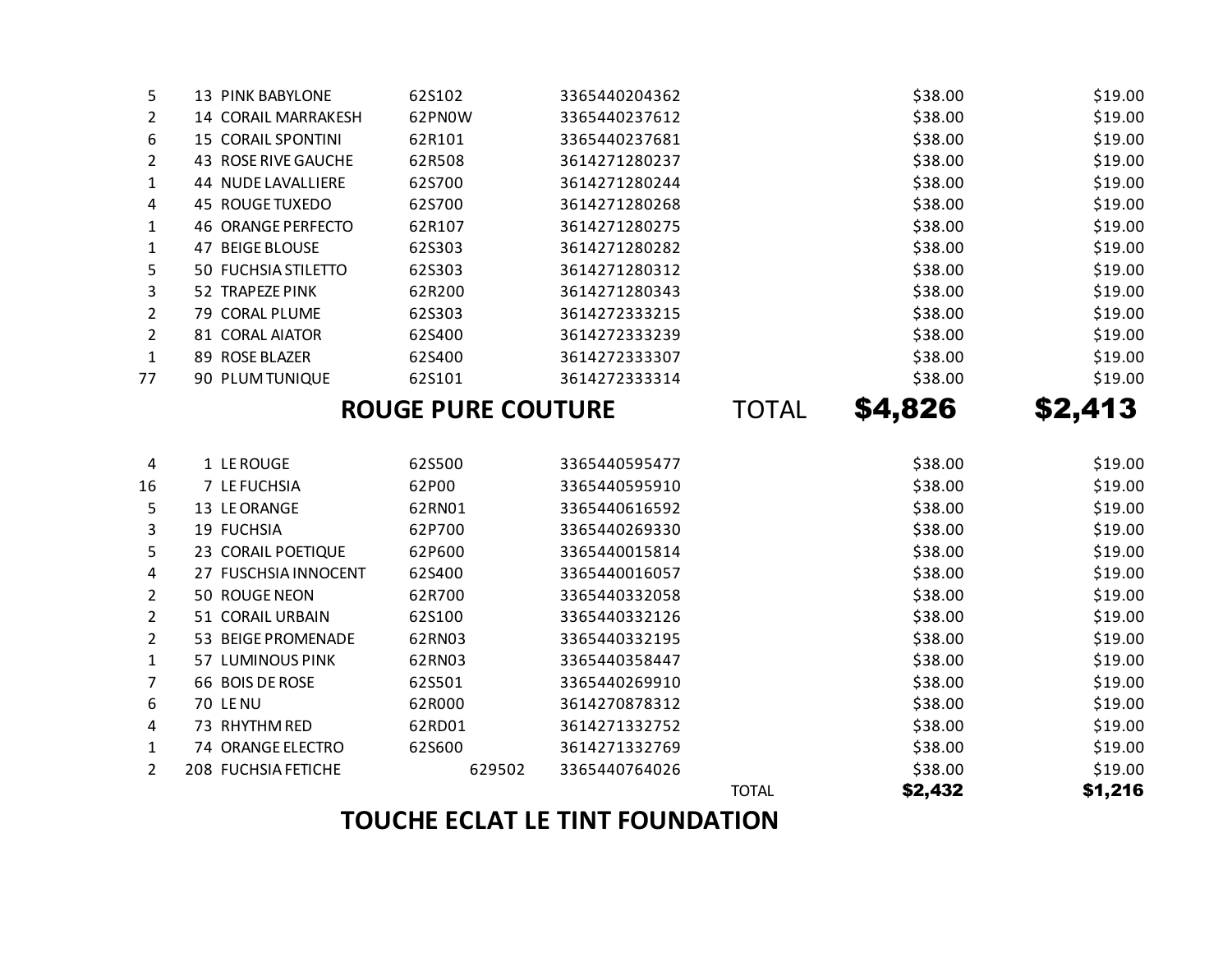## **TATOUAGE COUTURE MATTE STAIN**

| <b>COOL IVORY</b>                                                                                             | 40S301                                                                                                                                                                                                                                                                                                                 | 3614271127884                        |                                                                                            | \$54    | \$27                                                                                                                             |
|---------------------------------------------------------------------------------------------------------------|------------------------------------------------------------------------------------------------------------------------------------------------------------------------------------------------------------------------------------------------------------------------------------------------------------------------|--------------------------------------|--------------------------------------------------------------------------------------------|---------|----------------------------------------------------------------------------------------------------------------------------------|
| <b>HONEY</b>                                                                                                  | 40S300                                                                                                                                                                                                                                                                                                                 | 3614271099679                        |                                                                                            | \$54    | \$27                                                                                                                             |
| <b>WARM HONEY</b>                                                                                             | 40S501                                                                                                                                                                                                                                                                                                                 | 3614271099686                        |                                                                                            | \$54    | \$27                                                                                                                             |
|                                                                                                               |                                                                                                                                                                                                                                                                                                                        |                                      | <b>TOTAL</b>                                                                               | \$594   | \$297                                                                                                                            |
|                                                                                                               |                                                                                                                                                                                                                                                                                                                        |                                      |                                                                                            |         |                                                                                                                                  |
|                                                                                                               |                                                                                                                                                                                                                                                                                                                        |                                      |                                                                                            |         |                                                                                                                                  |
|                                                                                                               | 40RA                                                                                                                                                                                                                                                                                                                   | 3614272387836                        |                                                                                            | \$38    | \$19                                                                                                                             |
|                                                                                                               | 40RA                                                                                                                                                                                                                                                                                                                   | 3614272387904                        |                                                                                            | \$38    | \$19                                                                                                                             |
|                                                                                                               |                                                                                                                                                                                                                                                                                                                        |                                      | <b>TOTAL</b>                                                                               | \$266   | \$133                                                                                                                            |
|                                                                                                               |                                                                                                                                                                                                                                                                                                                        |                                      |                                                                                            |         |                                                                                                                                  |
|                                                                                                               |                                                                                                                                                                                                                                                                                                                        |                                      |                                                                                            |         |                                                                                                                                  |
|                                                                                                               | 40RK                                                                                                                                                                                                                                                                                                                   | 3365440070017                        |                                                                                            | \$38    | \$19                                                                                                                             |
|                                                                                                               | 40RG                                                                                                                                                                                                                                                                                                                   | 3365440063037                        |                                                                                            | \$38    | \$19                                                                                                                             |
|                                                                                                               | 40RP                                                                                                                                                                                                                                                                                                                   | 3365440094352                        |                                                                                            | \$38    | \$19                                                                                                                             |
|                                                                                                               | 40SA                                                                                                                                                                                                                                                                                                                   | 3365440115422                        |                                                                                            | \$38    | \$19                                                                                                                             |
|                                                                                                               | 40RB                                                                                                                                                                                                                                                                                                                   | 3365440184893                        |                                                                                            | \$38    | \$19                                                                                                                             |
|                                                                                                               | 40RA                                                                                                                                                                                                                                                                                                                   | 3365440322974                        |                                                                                            | \$38    | \$19                                                                                                                             |
|                                                                                                               | 40MA                                                                                                                                                                                                                                                                                                                   | 3614271274818                        |                                                                                            | \$38    | \$19                                                                                                                             |
|                                                                                                               |                                                                                                                                                                                                                                                                                                                        |                                      | <b>TOTAL</b>                                                                               | \$2,508 | \$1,254                                                                                                                          |
|                                                                                                               |                                                                                                                                                                                                                                                                                                                        |                                      |                                                                                            |         |                                                                                                                                  |
|                                                                                                               | 404D00                                                                                                                                                                                                                                                                                                                 | 3614271567765                        |                                                                                            | \$29    | \$14.50                                                                                                                          |
|                                                                                                               |                                                                                                                                                                                                                                                                                                                        |                                      |                                                                                            |         |                                                                                                                                  |
|                                                                                                               |                                                                                                                                                                                                                                                                                                                        |                                      |                                                                                            |         |                                                                                                                                  |
|                                                                                                               |                                                                                                                                                                                                                                                                                                                        |                                      |                                                                                            |         | \$14.50                                                                                                                          |
|                                                                                                               |                                                                                                                                                                                                                                                                                                                        |                                      |                                                                                            |         | \$14.50                                                                                                                          |
|                                                                                                               |                                                                                                                                                                                                                                                                                                                        | 3614272478411                        |                                                                                            |         | \$14.50                                                                                                                          |
|                                                                                                               | 62R801                                                                                                                                                                                                                                                                                                                 | 3614272478428                        |                                                                                            |         | \$14.50                                                                                                                          |
|                                                                                                               |                                                                                                                                                                                                                                                                                                                        | 3614272478435                        |                                                                                            |         | \$14.50                                                                                                                          |
|                                                                                                               | 62R601                                                                                                                                                                                                                                                                                                                 | 3614272478442                        |                                                                                            |         | \$14.50                                                                                                                          |
|                                                                                                               |                                                                                                                                                                                                                                                                                                                        |                                      |                                                                                            | \$928   | \$464                                                                                                                            |
| 2 BR20<br>3 B50<br>3 BD50<br>3<br>4<br>24<br>6<br>15<br>9<br>3<br>3<br>6<br>25<br>1<br>5<br>11<br>9<br>5<br>1 | 3 ALMOND<br>6.5 HAZLENUT<br>1 ROSE LUMIERE<br>1.5 SOIE LUMIERE<br>2 IVORIE LUMIERE<br>3 PECHE LUMIERE<br>5.5 PRALINELUMIERE<br><b>6.5 CARAMEL LUMIERE</b><br>1 NEUTRALIZER<br>1 NOIR ASPHALTE<br>1 PEARL ON ME<br>2 LET ME SHINE<br>3 UNDRESS ME NUDE<br><b>4 PINK NEXT STORE</b><br>5 LIGHT MY RIDE<br>6 COPPER ME UP | 62R601<br>62R601<br>62R601<br>62R601 | <b>TOUCHE ECLAT HIGH COVER</b><br><b>GLAZE AND GLOSS</b><br>3614272478398<br>3614272478404 |         | <b>TOUCHEECLAT RADIANT TOUCH CORRECTOR</b><br>THE SHOCK MASCARA VOLUME FAUX CILS<br>\$29<br>\$29<br>\$29<br>\$29<br>\$29<br>\$29 |

3 B10 PORCELAIN 40S100 3614271127877 \$54 \$27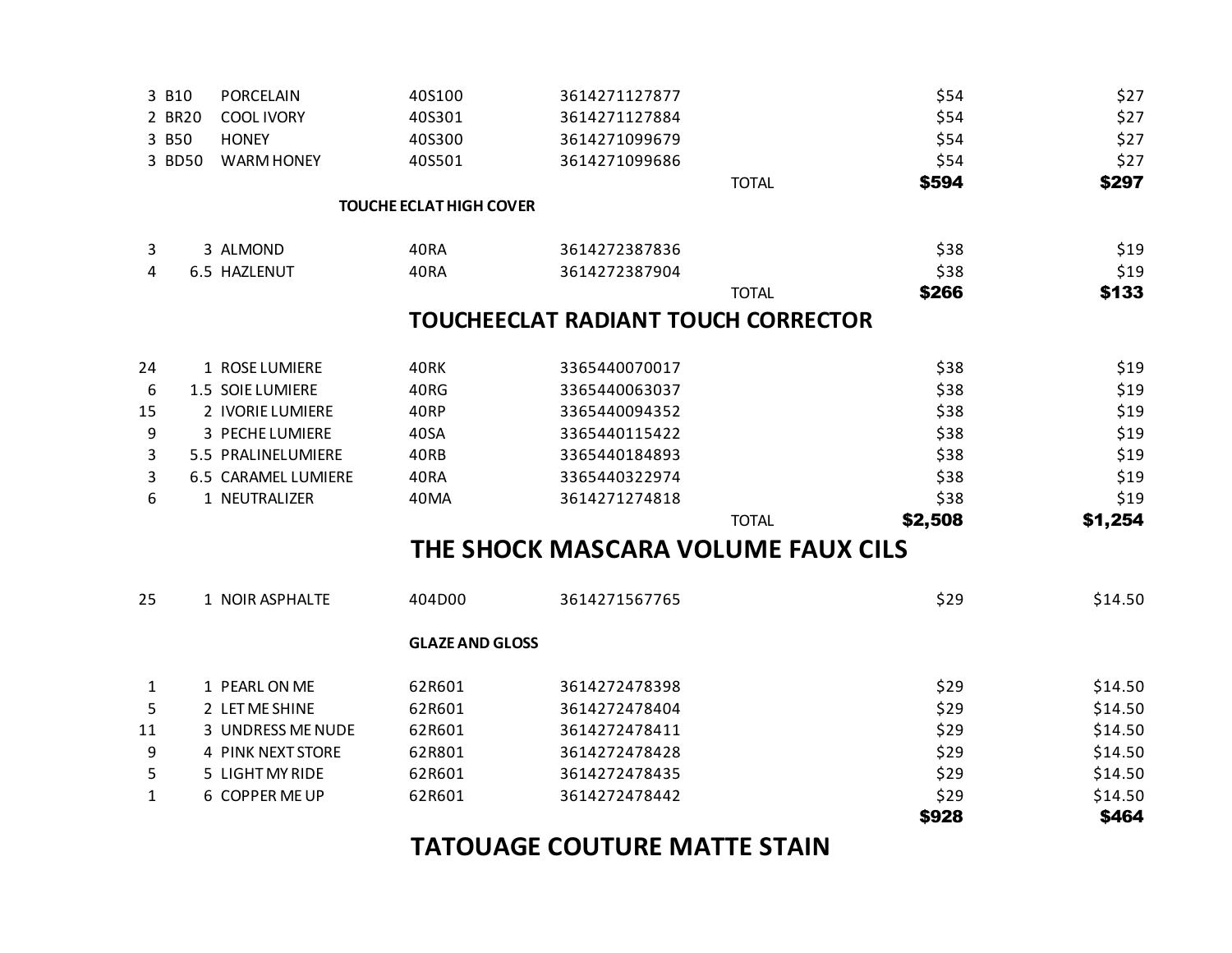|              |                             |        |               | <b>TOTAL</b> | \$22,801 | \$11,400.50 |
|--------------|-----------------------------|--------|---------------|--------------|----------|-------------|
|              |                             |        |               |              | \$5,552  | \$2,831     |
| $\mathbf{1}$ | <b>WET VERMILION</b><br>618 | 62S400 | 3614272556591 |              | \$38     | \$19        |
| 57           | 617 DIVE IN THE NUDE        | 62S500 | 3614272556584 |              | \$38     | \$19        |
| 36           | 616 BATHED IN BEIGE         | 62S400 | 3614272556577 |              | \$38     | \$19        |
| 3            | 615 RUBY WAVE               | 62S202 | 3614272556560 |              | \$38     | \$19        |
| 5.           | 614 ROSE IMMERGE            | 62S300 | 3614272556553 |              | \$38     | \$19        |
| 11           | 612 ROUGE DE LUGE           | 62S400 | 3614272556539 |              | \$38     | \$19        |
| 13           | 610 NUDE UNDERWATER         | 62S801 | 3614272556515 |              | \$38     | \$19        |
| 4            | 608 FLOT DE FUCHSIA         | 62S301 | 3614272559592 |              | \$38     | \$19        |
| 5.           | 606 ROSEWOOD FLOW           | 62S400 | 3614272559578 |              | \$38     | \$19        |
| $\mathbf{1}$ | 605 BAIN DE CORAIL          | 62S300 | 3614272559561 |              | \$38     | \$19        |
| 4            | 603 IN BERRY DEEP           | 62S300 | 3614272559547 |              | \$38     | \$19        |
| 9            | <b>601 FUCHSIATIDE</b>      | 62S300 | 3614272559523 |              | \$38     | \$19        |
|              |                             |        |               |              |          |             |

### **ROUGE PUR COUTURE VERNIS A LEVERES WATER STAIN**

|   | 401 ROUGE VINYL       | 62S201 | 3614271332578 |       | \$38  | \$19  |
|---|-----------------------|--------|---------------|-------|-------|-------|
|   | 402 ROUGE REMIX       | 62S101 | 3614271332684 |       | \$38  | \$19  |
|   | 407 CARMIN SESSION    | 62R007 | 3614271332622 |       | \$38  | \$19  |
|   | 408 CORAIL NEO POP    | 62R20U | 3614271332639 |       | \$38  | \$19  |
| 4 | 411 RHYTHM RED        | 62R007 | 3614271332660 |       | \$38  | \$19  |
|   | 416 PSYCHEDELIC CHILI | 62RD00 | 3614271641922 |       | \$38  | \$19  |
|   |                       |        |               | TOTAL | \$684 | \$342 |

### **VERNIS A LEVERES VINYL CREAM LIP STAIN**

|   |                                   |        | <b>TOTAL</b>  | \$570 | \$285 |
|---|-----------------------------------|--------|---------------|-------|-------|
|   | 208 METALLIC PRUNE ATTRACT 62R305 |        | 3614272251267 | \$38  | \$19  |
|   | 23 SINGULAR TAUPE                 | 62S112 | 3614271709561 | \$38  | \$19  |
|   | 19 FUCHSIA IN TIME                | 62R101 | 3614271709523 | \$38  | \$19  |
|   | 16 NUDE EMBLEM                    | 62R500 | 3614271709493 | \$38  | \$19  |
| 4 | NU INTERDIT                       | 62S401 | 3614271709400 | \$38  | \$19  |
|   |                                   |        |               |       |       |